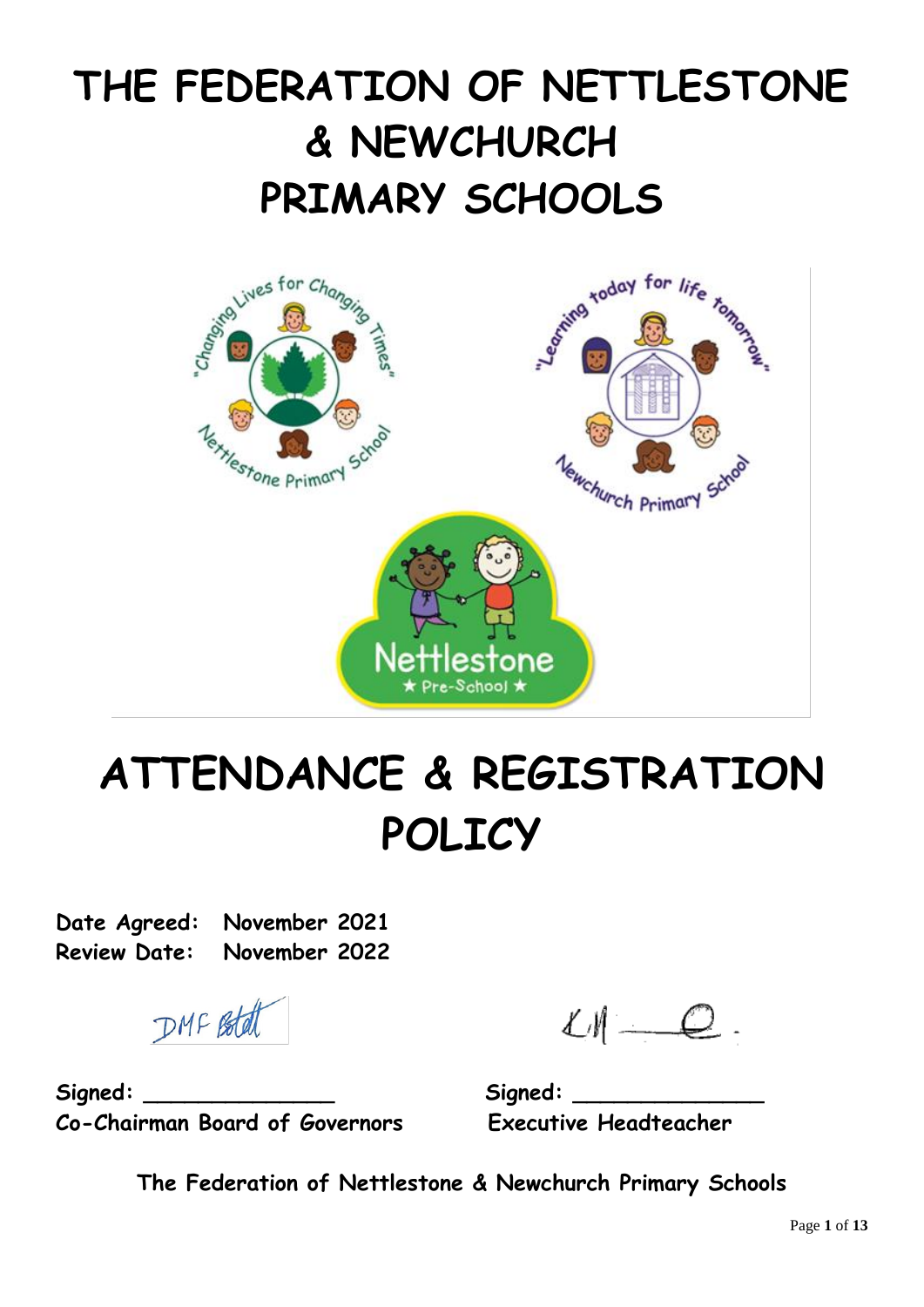| Revision No.                                                  | Date Issued                                                                                                                                                                                                                                                                                                                                                                                                                                                                                                                                                                                                                                                                                                                                                                                                | Prepared By | Approved | Comments                                                                                                                                                            | Policy owned by<br><b>KJH</b> |  |
|---------------------------------------------------------------|------------------------------------------------------------------------------------------------------------------------------------------------------------------------------------------------------------------------------------------------------------------------------------------------------------------------------------------------------------------------------------------------------------------------------------------------------------------------------------------------------------------------------------------------------------------------------------------------------------------------------------------------------------------------------------------------------------------------------------------------------------------------------------------------------------|-------------|----------|---------------------------------------------------------------------------------------------------------------------------------------------------------------------|-------------------------------|--|
| $\mathbf{1}$                                                  | March 2018                                                                                                                                                                                                                                                                                                                                                                                                                                                                                                                                                                                                                                                                                                                                                                                                 | KJH/J<br>P  |          | Amendments to previous policy - awaiting<br>revised policy from Local Authority                                                                                     |                               |  |
| $\overline{2}$                                                | October 2018                                                                                                                                                                                                                                                                                                                                                                                                                                                                                                                                                                                                                                                                                                                                                                                               | KJH/<br>IW  |          | Amendments following changes to Isle of Wight<br>Council School Attendance Guidance &<br>Legislation Sept 2018 & IOW Code of Conduct<br>updated Sept 2018           |                               |  |
| 3                                                             | November 2020                                                                                                                                                                                                                                                                                                                                                                                                                                                                                                                                                                                                                                                                                                                                                                                              | <b>KJH</b>  |          | Amendments in light of COVID-19<br>Policy audited by KP Head of Education and<br><b>Inclusion Service</b>                                                           |                               |  |
| 4                                                             | November 2021                                                                                                                                                                                                                                                                                                                                                                                                                                                                                                                                                                                                                                                                                                                                                                                              | <b>KJH</b>  |          | Update of amendments in light of COVID-19<br>Inclusion of staggered start and finish times<br>Policy audited by Dean Thistlewood, Education &<br>Inclusion Service. |                               |  |
| $\bullet$<br>$\bullet$<br>$\bullet$<br>$\bullet$<br>$\bullet$ | Across the Federation of Nettlestone & Newchurch Primary Schools we aim to:<br>Promote good attendance and reduce absence, including persistent absence;<br>Ensure every pupil has access to full-time education to which they are entitled;<br>Act early to address absence, including patterns of absence;<br>Support parents to perform their legal duty by ensuring their children of compulsory school age wl<br>registered to schools within the federation attend regularly;<br>Ensure pupils are punctual for their lessons;<br>Establish clear communications with external agencies such as the Education and Inclusion Service<br>State each child's attendance record in annual reports.<br>The Federation of Nettlestone & Newchurch Primary Schools has secured a Service Level Agreement wi |             |          |                                                                                                                                                                     |                               |  |
|                                                               | Education & Inclusion Service (formally known as the Education Welfare Service) and they will carry or<br>support the above actions alongside each school.                                                                                                                                                                                                                                                                                                                                                                                                                                                                                                                                                                                                                                                 |             |          |                                                                                                                                                                     |                               |  |
| Definitions:                                                  |                                                                                                                                                                                                                                                                                                                                                                                                                                                                                                                                                                                                                                                                                                                                                                                                            |             |          |                                                                                                                                                                     |                               |  |
|                                                               | For the purpose of this document the following definitions apply:                                                                                                                                                                                                                                                                                                                                                                                                                                                                                                                                                                                                                                                                                                                                          |             |          |                                                                                                                                                                     |                               |  |
| birthday falls.                                               | Compulsory School Age<br>& Children are of compulsory school age from the start of the term following their 5th birthday. Children<br>people cease to be of compulsory school age on the last Friday in June of the academic year in which thei                                                                                                                                                                                                                                                                                                                                                                                                                                                                                                                                                            |             |          |                                                                                                                                                                     |                               |  |
|                                                               | Parental Responsibility and Definition of Parent<br>Section 576 of the Education Act 1996 defines 'parent' as:<br>. All natural parents, whether they are married or not<br>• Any person who, although not a natural parent, has parental responsibility for a child or young person<br>$\bullet$ Any person who, although not a natural parent, has care of a child or young person (having care of a ch<br>young person means that a person with whom the child lives and who looks after the child, irrespective o†<br>their relationship is with the child, is considered to be a parent in education law).                                                                                                                                                                                            |             |          |                                                                                                                                                                     |                               |  |

*All the governors and staff of The Federation of Nettlestone & Newchurch Primary Schools are committed to sharing a common objective to help keep the children and staff of the school community safe. We ensure that consistent effective safeguarding procedures are in place in order to support families, children and staff of the school.*

- Promote good attendance and reduce absence, including persistent absence;
- Ensure every pupil has access to full-time education to which they are entitled;
- Act early to address absence, including patterns of absence;
- Support parents to perform their legal duty by ensuring their children of compulsory school age who are registered to schools within the federation attend regularly;
- Ensure pupils are punctual for their lessons;
- Establish clear communications with external agencies such as the Education and Inclusion Service;
- State each child's attendance record in annual reports.

The Federation of Nettlestone & Newchurch Primary Schools has secured a Service Level Agreement with the Education & Inclusion Service (formally known as the Education Welfare Service) and they will carry out and support the above actions alongside each school.

#### **Definitions:**

#### **Compulsory School Age**

Children are of compulsory school age from the start of the term following their 5th birthday. Children & young people cease to be of compulsory school age on the last Friday in June of the academic year in which their 16th birthday falls.

#### **Parental Responsibility and Definition of Parent**

- All natural parents, whether they are married or not
- Any person who, although not a natural parent, has parental responsibility for a child or young person

• Any person who, although not a natural parent, has care of a child or young person (having care of a child or young person means that a person with whom the child lives and who looks after the child, irrespective of what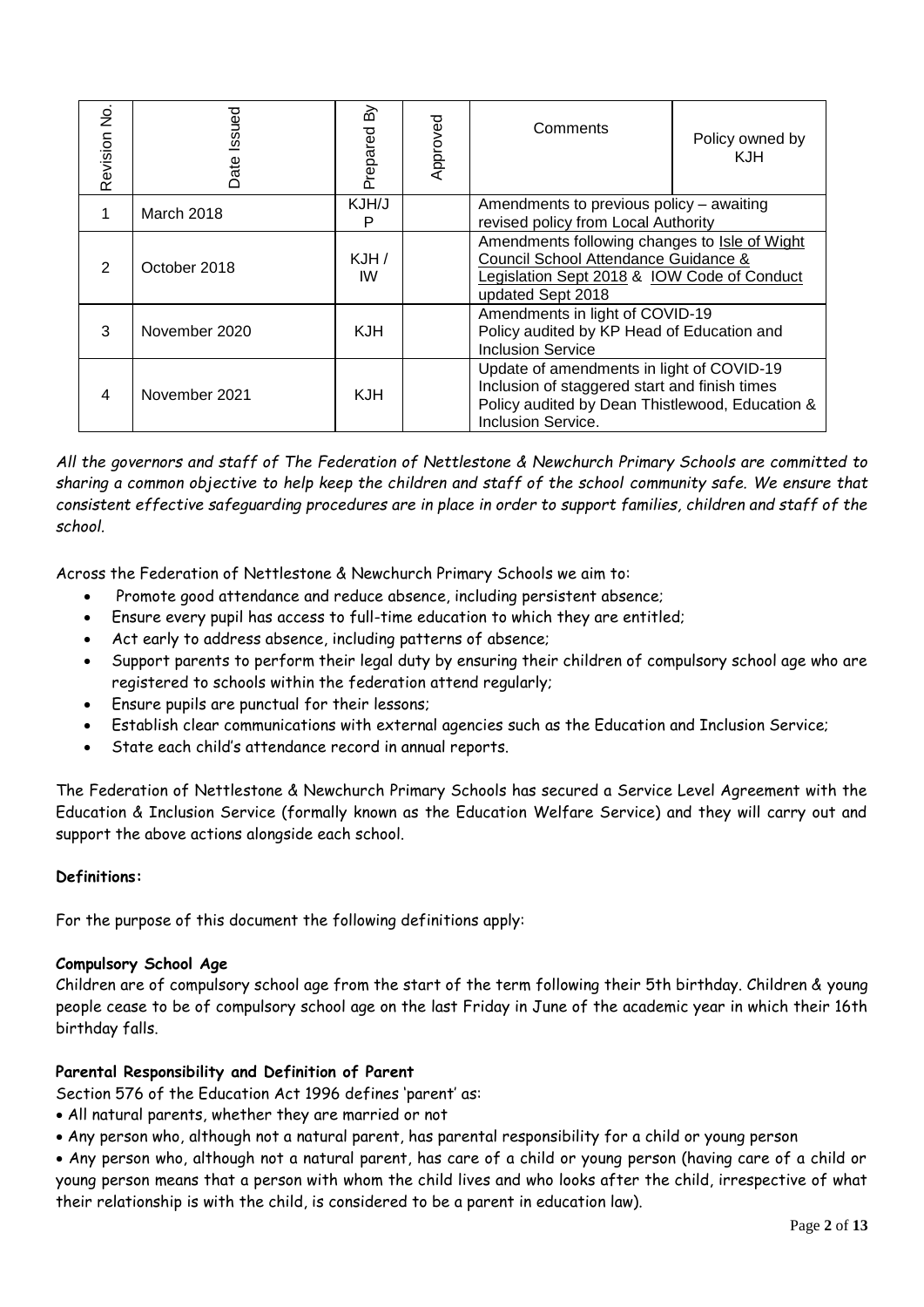Parents are legally required to secure full-time education for children of compulsory school age. The education must be suitable to the child's age, aptitude and ability and to any special needs the child has.

Parents can secure education for the child by registering the child at school or in some other way. A child who is registered at school must attend regularly and punctually.

### **Attendance Roles & Responsibilities:**

#### **The Government expects:**

- Schools and Local Authorities to:
- -Promote good attendance and reduce absence, including persistent absence
- Ensure every pupil has access to full-time education to which they are entitled
- Act early to address patterns of absence

- Parents to perform their legal duty by ensuring their children of compulsory school age who are registered at school attend regularly

- Ensure all pupils attend lessons and punctually

#### **School Responsibilities**

• Schools have a statutory duty under Section 175 of the Education Act 2002 to safeguard and promote the welfare of children. This will be fulfilled across the Federation through effective registration systems and active, whole school monitoring of pupil absence.

#### **In order to support and promote regular attendance across the Federation we:**

- Adopt a robust school attendance policy, endorsed by the governing body and actively supported by all staff;
- Publicise and adhere to our attendance policy ensuring it is available to parents/carers, pupils, the Local Authority and the wider community;
- Inform parents/carers and pupils of term dates and in-service days as far in advance as is practically possible and send reminders of these dates;
- Keep parents/carers informed about initiatives, strategies and progress and/or trends through newsletters or similar;
- Encourage and support good attendance, rewarding effort and achievement as appropriate;
- Ensure staff are trained in attendance protocol and procedures;
- Set an exemplary model of personal and organisation punctuality and attendance;
- Ensure the school leaders are seen to pay special attention to latecomers to demonstrate that being in school and in class on time is important;

• Welcome back pupils who have been absent for whatever reason with care, devising appropriate re-integration programmes where necessary;

• Will follow up unexplained or insufficiently explained absence directly with parents/carers by making a prompt contact to discuss with parents/carers where pupils attendance levels are raising concern;

• Where attendance remains a concern following initial contact the school will write to parents/guardians offering support and reminding them of the legal responsibility;

• Arrange School Attendance Meetings (SAM) in school between parents/carers, pupil and key staff. These meetings should develop action plans with clear and timely targets. These plans should be copied to all involved, whether they were present at the meeting or not;

• When attendance does not improve sufficiently a referral to the Education & Inclusion Service should be made using the official referral form;

• Assign a member of the Governing Body who takes responsibility for monitoring the school attendance policy and attendance levels within the Federation.

#### **Our Federation operates a first day absence procedure to ensure parents are aware when their child is not in school.**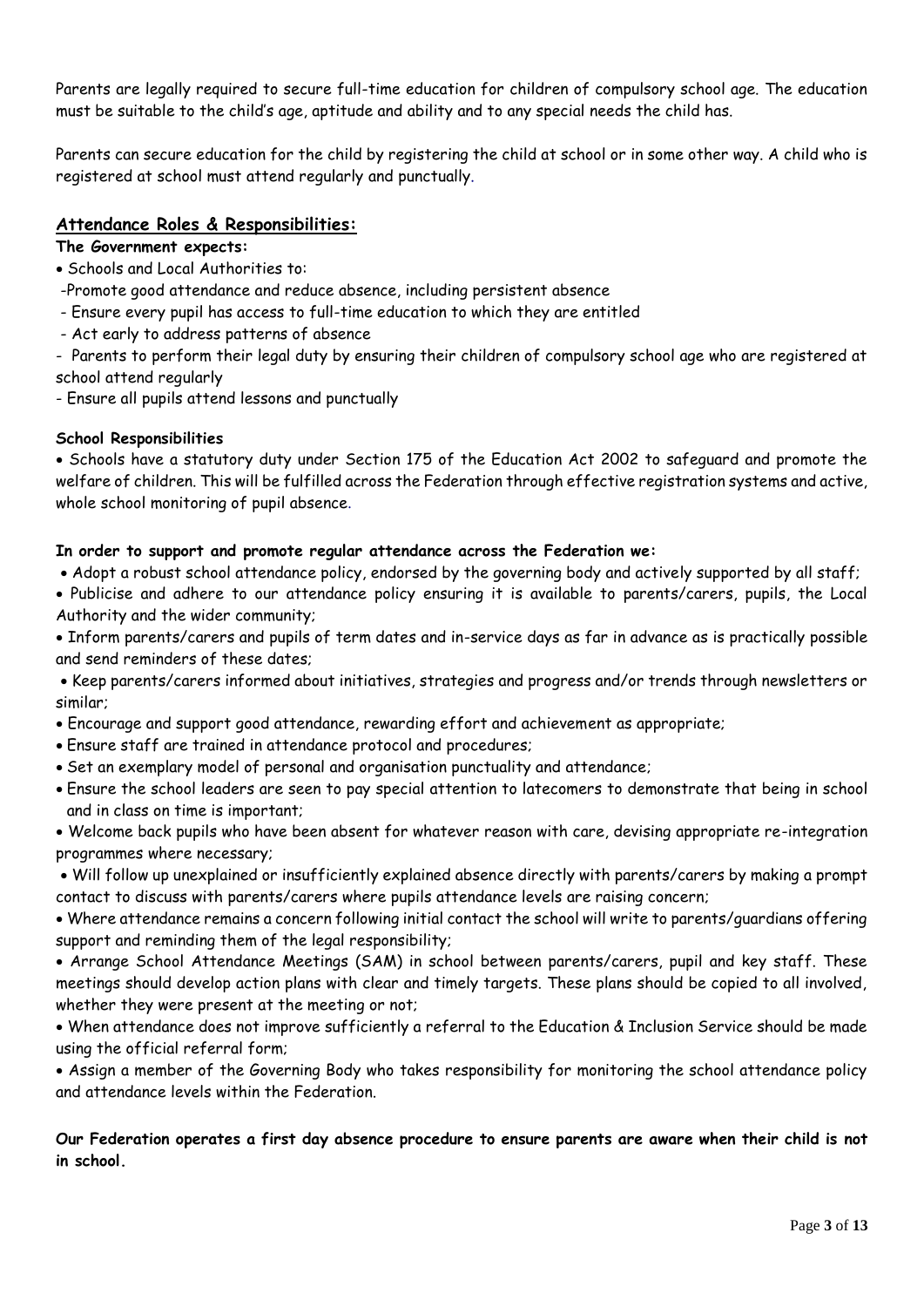#### **Parent Responsibilities:**

Parents must:

- make sure their child attends school regularly and punctually;
- ensure their child is appropriately dressed and adequately equipped for their lessons which will help build selfesteem and confidence and therefore support attendance;
- inform the school on every day of absence, wherever practically possible, of the reason for their child's absence and the predicted date of their return;
- inform the school prior to any planned absence in order to obtain the necessary authorisation;
- make every effort to support maximum attendance, by encouraging and supporting their child & working with the school;
- try to keep routine medical and dental appointments to a time outside school hours;
- not take holidays during school time.

#### **Pupil Responsibilities:**

Pupils have the right to maximum educational opportunity and therefore are expected to:

- attend school regularly and punctually, with support from parents/carers, school and any agency involved to achieve this;
- arrive on time, equipped and ready to engage in learning;
- have due regard to the rules and regulations of the school including those relating to behaviour.

## **Statutory Responsibilities:**

The law requires all schools to have an admission register and an attendance register. All pupils must be placed on both registers

#### **Pupil Enrolment Status:**

Each school's Admission Register contains the following information for every pupil:

- 1. The pupils full name;
- 2. The pupils gender;
- 3. The pupils date of birth;
- 4. The date the pupil was admitted to the school;
- 5. The name of the school the pupil last attended;
- 6. Where applicable, a statement that the pupil is a boarder.

In addition each school must record the following

- 7. The name and address of every parent and carer of the pupil;
- 8. Which of these parent and carers the pupil normally lives with; and
- 9. At least 2 emergency contacts linked to the child.

## **Attendance Registers**

The register is a legal document and may be used in a court of law. Online SIMs registration documents are used across the federation and it is the responsibility of the class teacher to complete. These documents must be available for inspection during school hours. They can be accessed in each school office and an allocated person is responsible for collecting the printed registers during an evacuation. Currently this person at Nettlestone Primary is **Mrs M Ayling** and at Newchurch Primary is **Miss P Hopper.** 

Data from any paper documentation is transferred to SIMS in accordance with The Pupil Registration Regulations 2006. All registers, manual and computerised, should be kept by the school for 3 years.

The name of the pupil (in alphabetical order) and admission number should be entered into the register whether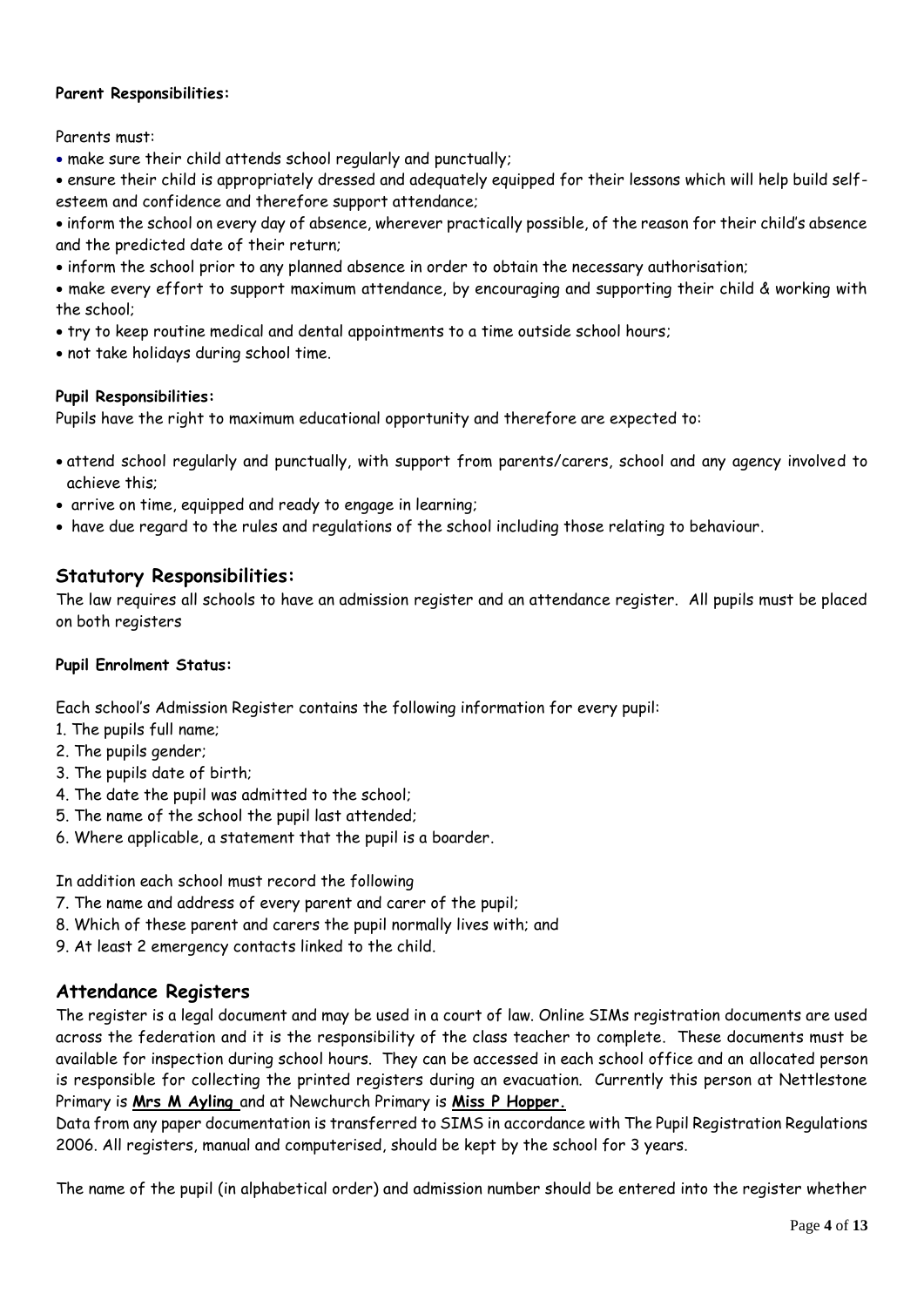manual or computerised.

The weekly heading columns should be completed with the dates.

No pupils should be marked as present unless the teacher is certain that they are in school.

Across the Federation: KS2 pupils arrive at school at 8.30am. The register is taken at 8.35am and closed at 8.40am. A child arriving after 8.40am is marked as late.

KS1 pupils arrive at school at 8.40am. The register is taken at 8.45am and closed at 8.50am. A child arriving after 8.50am is marked as late.

From 9.00am the school will operate a first-day response call to any pupil identified as absent without reason.

Registers are taken when the class arrives back from lunch break.

Each manual register should have a copy of the recording code attached to the inside front cover.

The following codes, should be used when completing the Pupil Register:

- / Present during am session
- \ Present during pm session
- B Educated off site
- C Other authorised circumstances
- D Dual Registration
- E Excluded
- H Extended holiday (agreed)
- I Illness
- J Interview
- L Late (before register closed)
- M Medical or dental treatment
- O Unauthorised absence
- P Approved sporting activity
- R Religious observance
- T Traveller absence
- U Late (after registers close)
- V Educational trip or visit
- # School closed to pupils and staff
- Y Enforced closure
- Z Pupil not on roll

Registration marks will be updated on receipt of reasons for absence and verification of whether the school has deemed the reason for absence to be authorised or unauthorised. The parents/carers' written confirmation, when obtained should be kept for a minimum of 3 years to provide an audit trail to verify the absence code.

#### **Lateness**

Lateness will be addressed as a matter of routine by each school. A pupil who enters a classroom late has often missed the principle objectives for the day and must start to catch up so will start the day from a place of disadvantage. Their late arrival is also likely to disturb the class and delay learning for all.

Any pupil who arrives in class after the register is called is marked with code 'L' (present mark). If the pupil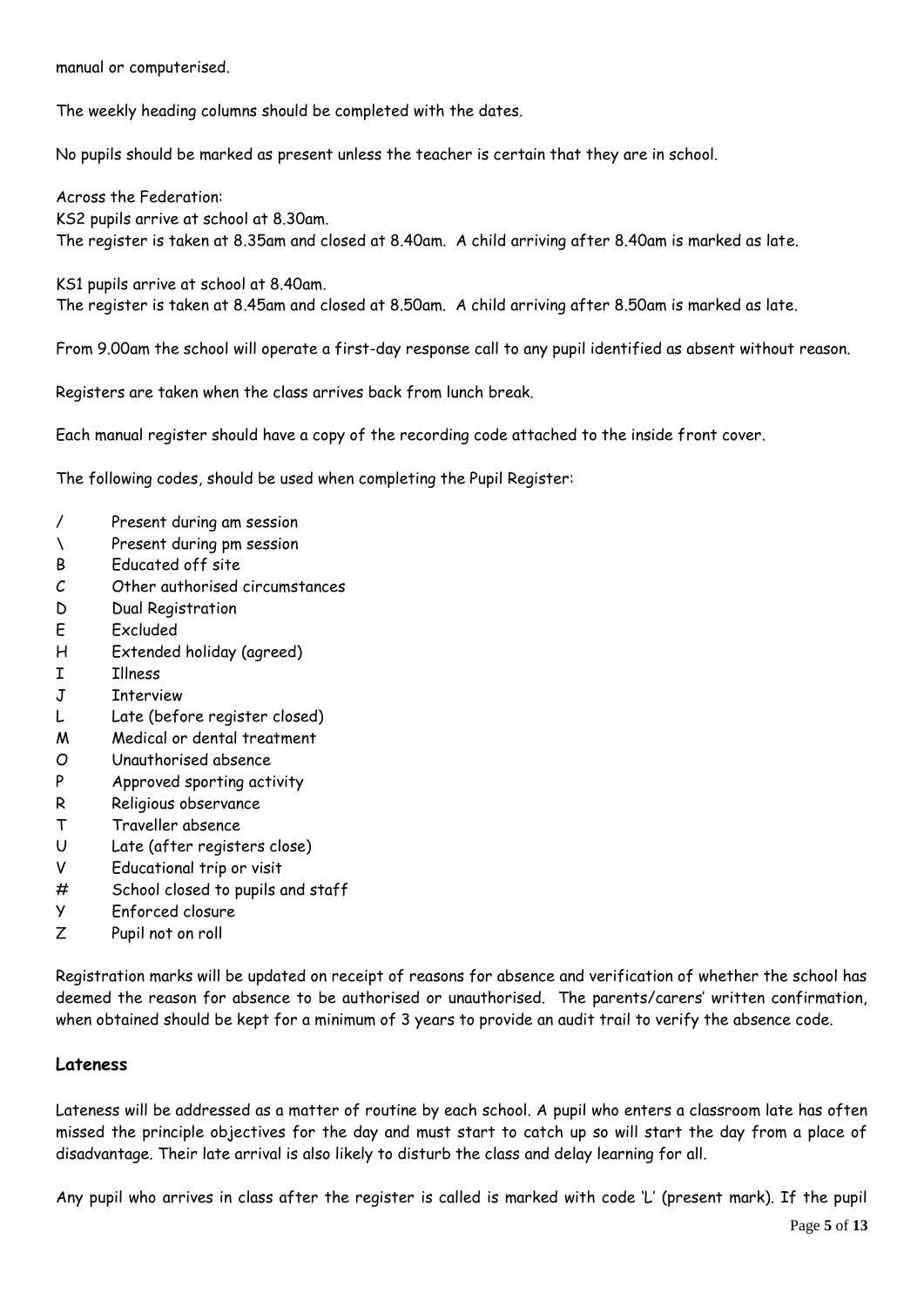arrives after the closure of the registers then code 'U' (unauthorised absence) should be entered. In these circumstances the ongoing lateness can be dealt with by legal sanctions and the school will discuss the case with the Education & Inclusion Service. The Federation works to the DfE guidance that registers should be closed within 30 minutes of the start of the school day.

## **Absence from School**

#### **Authorised Absence:**

• Only the Executive Headteacher / Head of School may authorise an absence once written confirmation of the reason for absence from the parent or carer has been received. A telephone call conversation is not sufficient.

• The Federation will usually authorise absences due to illness unless we have genuine cause for concern about the veracity of an illness.

• A range of criteria may be considered when the Executive Headteacher / Head of School decides whether to authorise an absence. The decision to authorise an absence will usually be made within a maximum of 10 school days from the date of the absence.

#### **Unauthorised Absence:**

The following examples are sample reasons given for absence which may constitute unauthorised absence:

- Shopping for school uniform, equipment, shoes, haircuts and any other such reasons
- Looking after parent, siblings or other family members who are unwell or require childcare/supervision
- Looking after the house or property
- Birthdays, including parties or treats
- Staying home to see visiting relatives unless in certain circumstances having been agreed and authorised in advance with the school
- Day trips
- A family holiday

#### **Family holidays during term time**

The Education (Pupil Registration) (England) (Amendment) Regulations 2013 removes the references to family holiday and extended leave as well as the statutory threshold for ten school days. The amendments make it clear that head teachers **may not** grant any leave of absence during term time unless there are exceptional circumstances. The Executive Headteacher will determine the number of school days a child can be away from school if exceptional leave is granted.

If the Executive Headteacher grants leave in exceptional circumstances then this will be marked with code 'H' (Authorised Holiday) for the period of time granted by the Executive Headteacher. If the leave granted exceeds 10 consecutive school days then code 'F' will be used from day 11 until the student returns.

Unauthorised leave will be marked with code 'G'

#### **There are 175 non-school days in which holidays can be taken**.

The Local Authority expects schools to not grant any period of leave during term-time unless sufficient evidence to support an exceptional circumstance is provided by the parents.

Exceptional circumstances are not:

- A trip to work in the family business
- Cost
- Seasonal work
- Work commitments (exception given to armed forces)
- Family get together
- 'once in a life time'
- Birthdays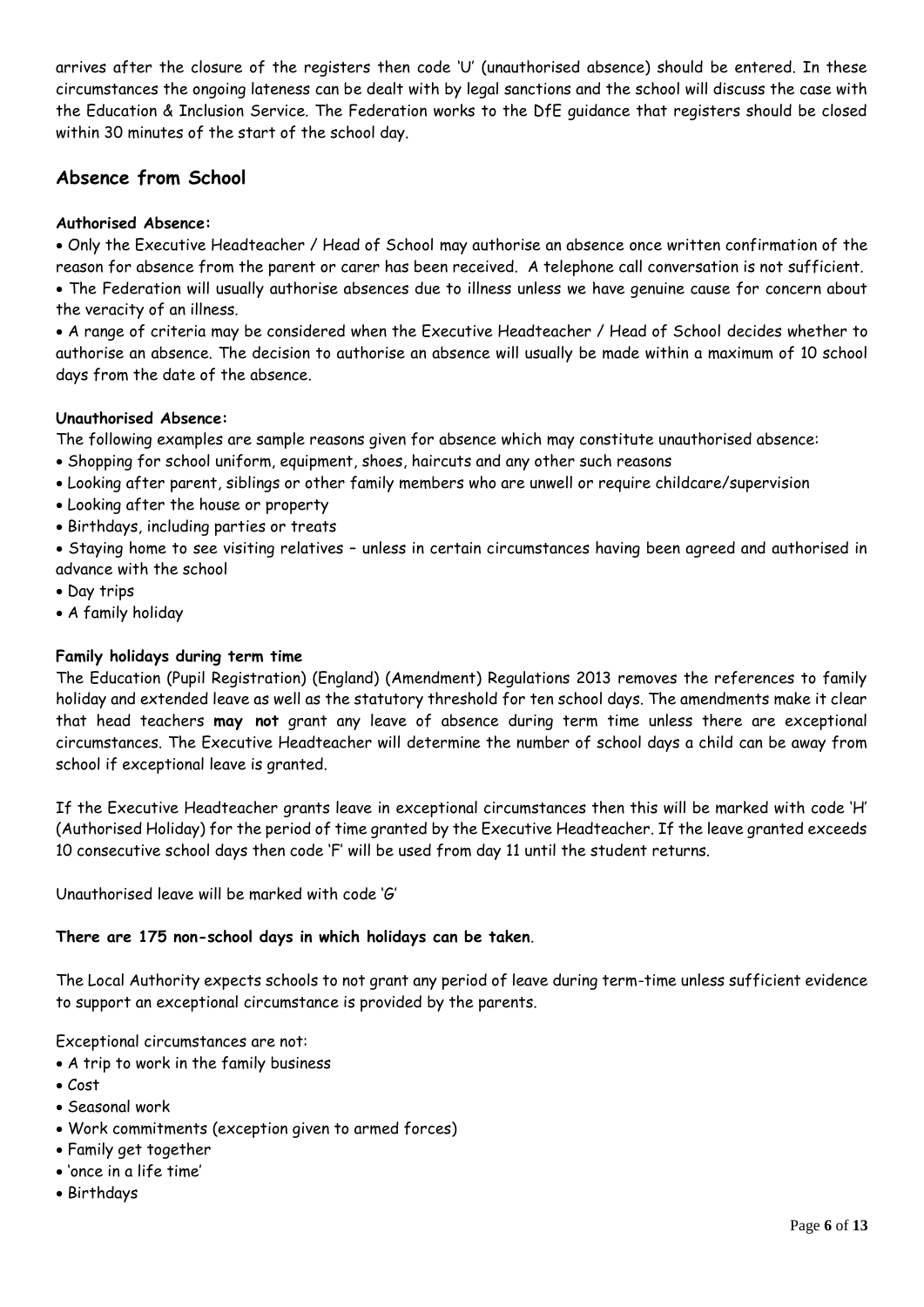#### • Weddings

This is not a definitive list and when reaching a judgement of whether an exceptional circumstance has been met, the Executive Headteacher may take advice from the Education & Inclusion Service however the decision remains with the school.

Where leave is not granted but taken by the family the absence will be unauthorised and the school will implement the Truancy Penalty Notices procedures taking into consideration the Isle of Wight Council 'Code of Conduct under the provision of Education (Truancy Penalty Notices)(England) 2007 (Amendment) Regulations 2013 and Subsection (1) Section 23 Anti-Social Behaviour Act 2003'

#### **Truancy Penalty Notices**

Truancy Penalty Notices (also known as Fixed Penalty Notices) are an alternative to the prosecution of parents for failing to ensure that their child of compulsory school age attends the school where they are registered or at a place where alternative education provision is provided. The purpose is to offer swift intervention for cases of unauthorised absence before the problem becomes too entrenched.

Parents and children will be supported by the Federation to overcome barriers to regular attendance, through a range of intervention strategies.

#### **Circumstances where the Isle of Wight Local Authority may issue a Truancy Penalty Notice**:

- A Truancy Penalty Notice can only be issued in cases of unauthorised absence.
- The presence of a suspended child in a public place at any time during school hours in the first five days of exclusion.

#### *Leave of Absence in term-time / Consecutive day's unauthorised absence (No Truancy Penalty Warning)*

- Where the authorised absence of a minimum of 10 sessions occurs on consecutive days or is due to an unauthorised holiday.
- If a second leave of absence is taken during term time within any rolling 12 month period without the school's authorisation and there are unauthorised absences of at least 6 sessions in the 12 weeks preceding the Penalty Notice referral.
- Where the school has agreed to a specific number of sessions of leave during term time due to exceptional circumstances, and any additional sessions of unauthorised leave have been taken outside of the agreed period

Under the Education (Truancy Penalty Notices)(England) Regulations 2007 (Amended 2012), Headteachers can only grant leave under exceptional circumstances. It is for the Headteacher to determine whether or not such a request is exceptional and to state the number of days granted. Each request can only be judged on a case-bycase basis but it is usual that the Headteacher will be sparing in their use of this discretion.

#### *Pupil who has persistent unauthorised absence/lateness – not consecutive (Truancy Penalty Notice Warning)*

All unauthorised absence will be addressed by the school with the parent. School will request a meeting with parents where there are concerns over attendance and where absences are not consecutive or there are 'broken weeks'. If thresholds are met the school will engage the support of Education an Inclusion Service which may result in a truancy penalty notice being issued.

#### **Absence Management**

If a child starts to develop a poor pattern of attendance and continues to have unexplained absences (authorised or unauthorised) then school will make contact with parents to alert them of their concerns, if there is no response from parents and/or there is no improvement the school will invite parents to a School Attendance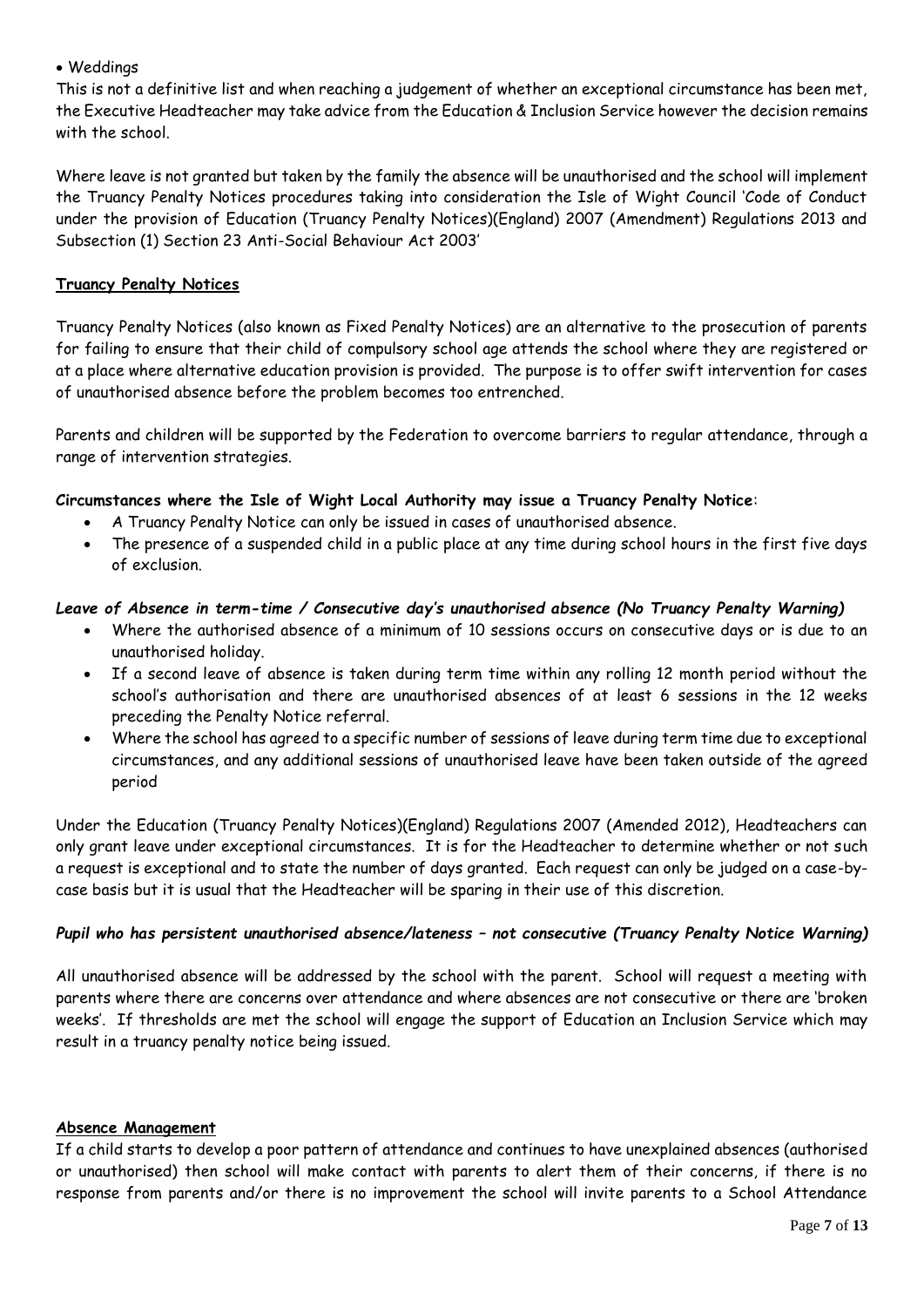Meeting (SAM) and may consider inviting the Education & Inclusion Service. If school attendance does not improve then a referral to the Education & Inclusion Service will be made.

#### **Child Missing Education (CME)**

A child becomes defined as missing in education when the child has missed 40 consecutive sessions (20 days) but is still on roll at a school, the school has been unable to contact the family and the reason for absence has not been the established by the school.

This would apply:

• When granted leave of absence by the headteacher, who then fails to return to school within 10 days immediately following the expiry of the agreed period;

• The child has been continuously absent from school for 20 days and there is no reason to believe that they have been prevented from attending due to sickness or any other unavoidable reason;

• When both the school and the local authority have failed, after reasonable enquiries, to ascertain their whereabouts;

• When a parent has accepted a place on roll but the child does not attend for the first day or subsequent 20 days (40 consecutive sessions in total).

If a child is deemed a Child Missing in Education then a referral to Education & Inclusion will be made once the following actions have been completed by the school:

• Make on-going attempts, beginning on the first day of any unexplained absence, to contact the pupils parents either by telephone or text messaging. This includes emergency contacts.

- Make further attempts to contact the parents, either by letter or by visiting the home;
- Contact any other schools where the pupil or their siblings are known to have been pupils;
- Check with the pupils' peer group to ascertain if they are aware of any change in the pupils place of residency;

• Contact any relevant agency, for example the family welfare officer in the relevant armed force in the case of a service child.

For pupils known to be at risk or where safeguarding is a concern the school will action the above and contact the child's social worker at the relevant team directly or Children's Reception Team on 0300 300 0117.

A pupil can only be removed from the admission register when the school and the local authority have failed, after jointly making reasonable enquiries, to establish the whereabouts of the child. This only applies if the school does not have reasonable grounds to believe that the pupil is unable to attend because of sickness or unavoidable cause.

Once/if the family are located regardless of which agency they will

• Ensure that the family is aware of their legal responsibilities regarding attendance and make contact with the school;

• Inform the Education & Inclusion Service of the whereabouts of the child, who will then monitor the child to ensure that they return to school.

If the child has moved off-island and once the child is located then the school will keep the child on roll, coding the absence as 'C' until the child has a new school place and the Common Transfer File (CTF) is requested.

#### **Pupil Tracking**

The maintenance of registers is governed by the Education (Pupil Registration) (England) (Amendment) Regulations 2016. Deletion from roll must follow strict guidelines and procedures.

Where a child is known to be moving, the school will contact the school the child is moving to so they can confirm the date the pupil will be put onto their register (agreed admission date, **NOT** the date the child arrives at school). The school will remove from roll on the previous school day to the date the child is put on the register at the new school.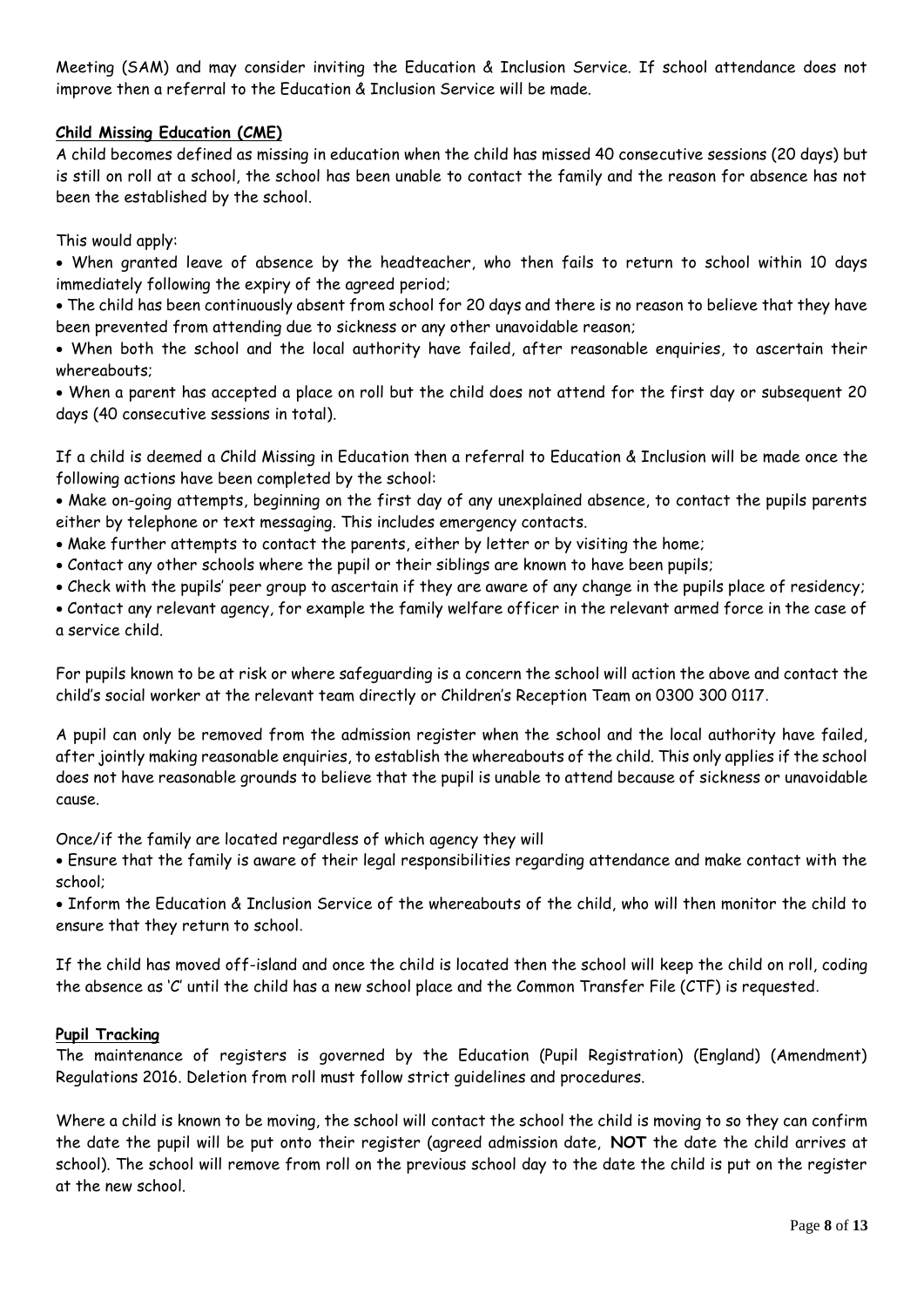If a child stops attending school and usual procedures to contact the parent/carer get no response, the school will contact the Education & Inclusion Service as a matter of urgency to initiate Child Missing in Education Procedures. If any professionals have a good reason to suspect that a crime against a child may have been committed they will immediately contact the police.

#### **Requirements and Procedures**

All attendance data, whether handwritten or computerised will be held by the school office, within thirty minutes of registration. Any changes to the data can be monitored centrally and also guarantee centralised access in the case of emergency.

Each school will keep their attendance registers secure and retain them for three years from the last date entry. This includes electronic registers.

Senior school staff will check registers regularly to ensure that they are being completed in accordance with the legislation and the school's policy. They will also analyse the data to identify any patterns of absence which have not already been picked up.

#### **The Education & Inclusion Team**

The Federation commissions the support of the Education & Inclusion Team to support our schools in developing and setting up effective systems and structures to deal with non-attendance at an early stage. They will support and advise schools regarding in-school systems as required and challenge practice that is in contradiction to legislation & guidance and work closely with them to change and reflect good practice.

#### **Monitoring this Policy**

This policy will be monitored and reviewed on an annual basis.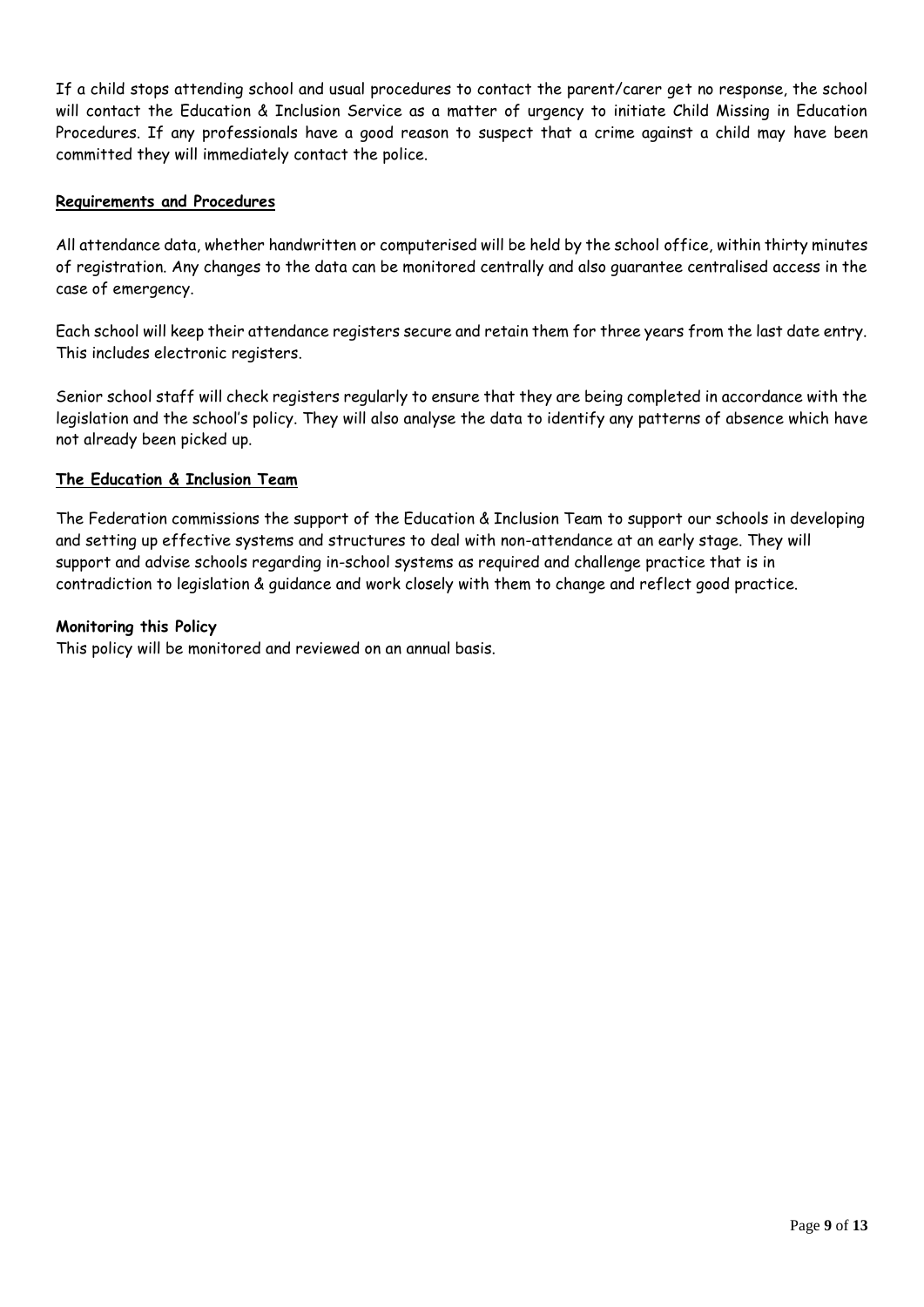



## **THE FEDERATION OF NETTLESTONE & NEWCHURCH PRIMARY SCHOOLS**

Dear Parents

## **Absence from school during term-time**

Any absence from school has many serious consequences for your child's education and will not be encouraged by the school.

- a. Your children could miss the beginning of a new topic or the teaching of a new skill, important coursework or even an examination on return he/she will be behind the rest of the class.
- b. It is very difficult and sometimes impossible to catch up on this learning.
- c. It puts additional demands on the teacher to help the children catch up, which means the rest of the class miss out on teacher attention.
- d. Your children may well struggle for the rest of the term on their topic, or for the rest of the year. The GCSE grades could be affected, or not even awarded as a consequence of this absence.

## **IF YOU DO HAVE TO REQUEST PERMISSION TO REMOVE A CHILD FROM SCHOOL PLEASE GIVE THE SCHOOL AT LEAST ONE MONTH'S NOTICE.**

## **ARE YOU AWARE THAT A FORTNIGHT'S HOLIDAY EVERY YEAR EQUALS MORE THAN HALF A YEAR OFF DURING YOUR CHILD'S SCHOOL LIFE**

It has been proven that children with less than 95% attendance including illness (i.e. 10 days) are unlikely to achieve their potential at school.

### **Authorised absence - will only be given in exceptional circumstances**

**Unauthorised absence - if you as parents decide to take the holiday the school has the power to seek a truancy penalty notice against each parent.**

**Please be advised that the Governing Body of Newchurch Primary School have authorised the use of truancy penalty notices for holidays taken during the school term.**

**Please be aware that the current sanction as prescribed by the Government is £60 per child per parent. In event of non payment this will increase to £120. Should you wish to take your child on holiday during school time please be aware that you may be liable for this fine.**

> Please remember the more often your child misses school the less your child will learn.

#### **APPLICATION FOR LEAVE OF ABSENCE**

As parents, you have the legal responsibility to ensure your child's regular attendance at school. Applications for leave of absence will only be granted in exceptional circumstances and the number of days given determined by the Headteacher.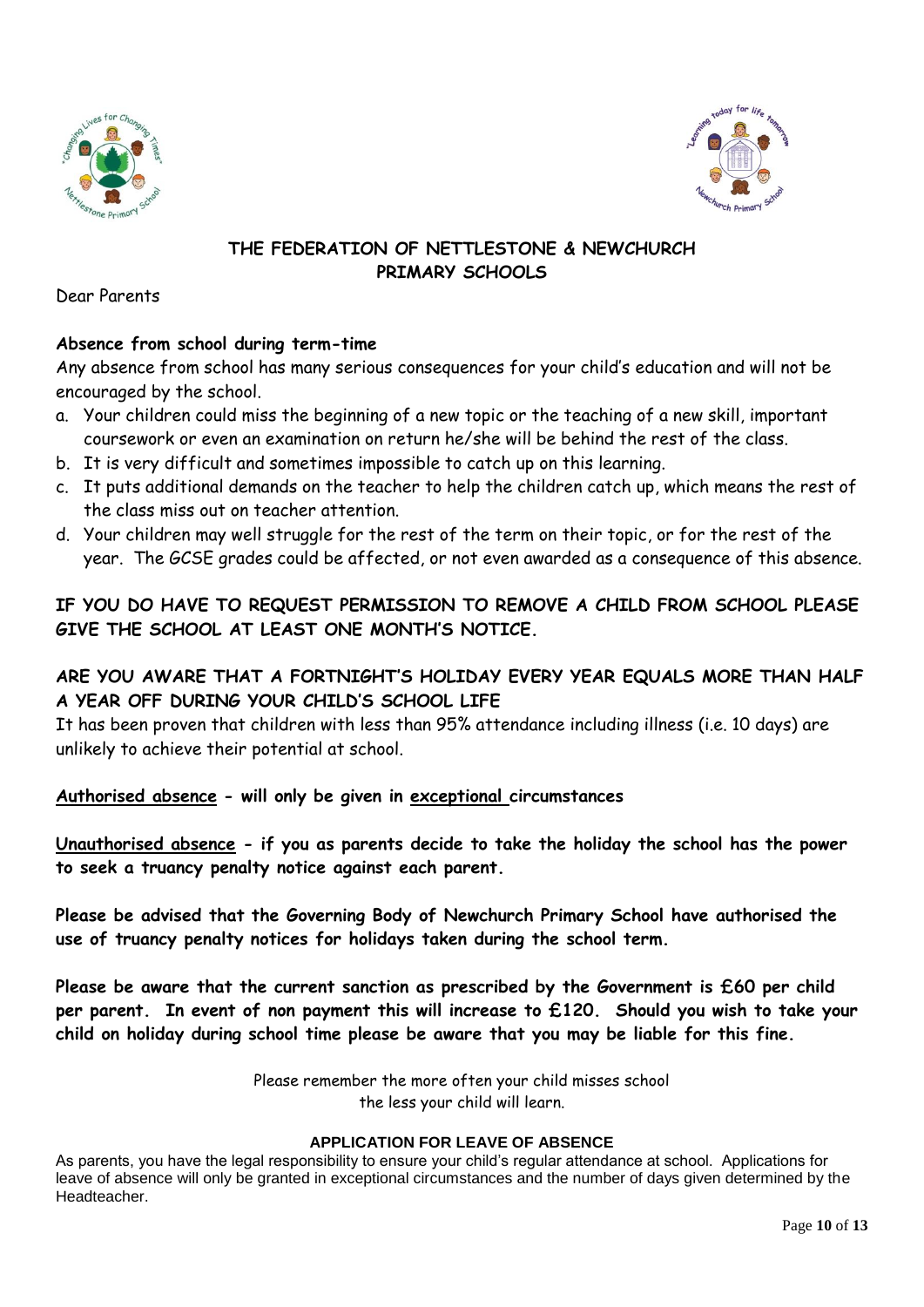If you wish to apply for a leave of absence for your child in term time, you will need to complete this form and return it to the school office no later than 14 days before the requested date.

Any leave of absence during term time which is not applied for or agreed to by the school will be recorded as unauthorised and will be referred to the Local Authority. This may result in a Truancy Penalty Notice (TPN) being issued or Prosecution under Section 444 Education Act for failure to secure regular attendance at school (see note below):

| Name of Child:                                                      |  | Class:                    |     |  |
|---------------------------------------------------------------------|--|---------------------------|-----|--|
| I am applying for leave of absence for my child from /<br>to:       |  | From:                     | To: |  |
| Number of school days that will be missed and for<br>what purpose:  |  |                           |     |  |
| Full names of Parent and/or Carers:                                 |  |                           |     |  |
| Home address of Parent and/or Carers:                               |  |                           |     |  |
| This leave cannot be taken during the school<br>holidays because:   |  |                           |     |  |
| I have requested leave of absence previously this<br>academic year: |  | YES/NO                    |     |  |
| I have requested leave of absence last academic year:               |  | YES/NO                    |     |  |
| I also have children at (please name school/s):                     |  |                           |     |  |
| Parent/Carer signature:                                             |  |                           |     |  |
| Date of request:                                                    |  |                           |     |  |
| <b>OFFICE USE</b>                                                   |  |                           |     |  |
| Having considered your request carefully, my decision is            |  | Authorised / Unauthorised |     |  |
| Signed:                                                             |  |                           |     |  |
| Date:                                                               |  |                           |     |  |

#### **TRUANCY PENALTY NOTICES**

**Unauthorised absence and persistent lateness may result in the issue of a Truancy Penalty Notice to each parent/carer, for each child for the period of absence from school. This will be issued as an alternative disposal to prosecution for failing to secure regular attendance at school.**

**The Penalty Notice is £60 per pupil, per parent/carer if paid within 21 days, rising to £120 per pupil, per parent/carer if paid within 28 days.**

**Failure to pay the Penalty Notice within the specified time will result in its withdrawal and will result in a prosecution under Section 444 Education Act for the non-attendance where the maximum fine is £2,500 and up to 3 months imprisonment.**

**Please note there is no provision for payment of the penalty notice in instalments.**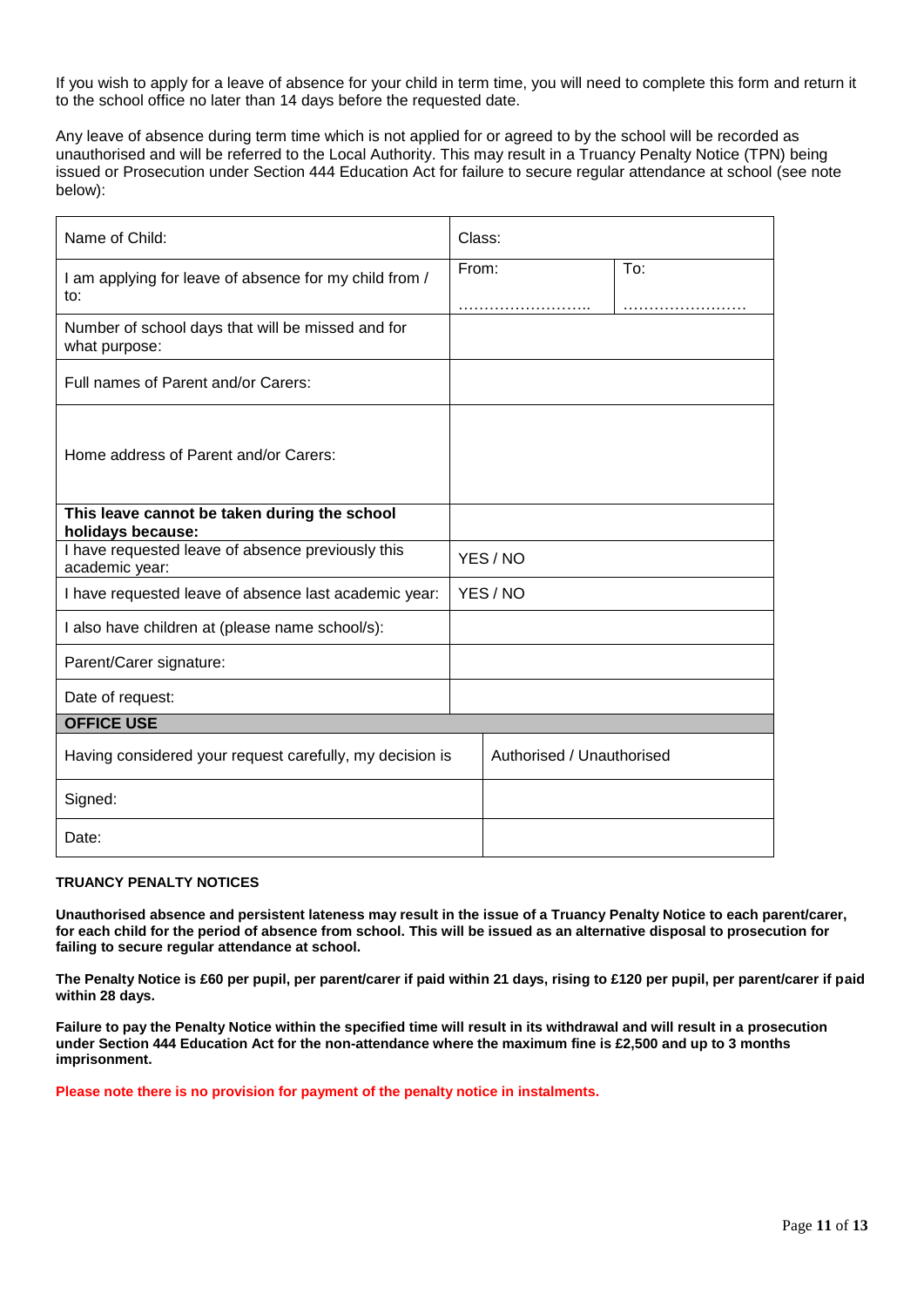## **Addendum to Registration and Attendance Policy.**

#### **Recording attendance in relation to Coronavirus (COVID-19).**

#### **Non-attendance in circumstances related to coronavirus (COVID-19)**

Although school attendance is mandatory, there are some circumstances where pupils cannot attend school due to coronavirus (COVID-19). A new category of non-attendance – 'not attending in circumstances related to coronavirus (COVID-19)' will only be used to record sessions where a pupil does not attend because their travel to, or attendance at, school would be:

- contrary to guidance relating to the incidence or transmission of coronavirus (COVID-19) from Public Health England (PHE) and/or the Department of Health and Social Care (DHSC)3
- prohibited by any legislation (or instruments such as statutory directions) relating to the incidence or transmission of coronavirus (COVID-19)

In line with the Secretary of State's expectation that no parent will be penalised for following official public health advice for their child not to attend a given session, this new category of non-attendance will not count as an absence (authorised or unauthorised) for statistical purposes.

#### **Attendance Codes**

• pupils not attending a session who meet the criteria for 'not attending in circumstances related to coronavirus (COVID-19)' will be recorded using code X

Circumstances where the X code would apply include pupils required to self-isolate. **Pupils who have symptoms should self-isolate and get a test.**

If a pupil tests negative and if they feel well and no longer have symptoms similar to coronavirus (COVID-19), they can stop self-isolating and return to school. If the pupil remains unwell following the test (such as with a different illness), then they should be recorded as code I – illness, as would usually be the case. Code X should only be used up until the time of the negative test result. Schools should not retrospectively change the attendance register due to a negative test result.

If a pupil tests positive, they should continue to self-isolate for at least 10 days from the onset of their symptoms. They should only return to school if they do not have symptoms other than a cough or loss of sense of smell or taste (anosmia). This is because a cough or anosmia can last for several weeks once the infection has gone. Code X should be used for the period of self-isolation until the test. After the pupil tests positive they should be recorded as code I (illness) until they are able to return to school.

#### **Pupils who are required to self-isolate because they are a close contact of someone who has symptoms or confirmed coronavirus (COVID-19).**

Pupils may not have symptoms themselves but may be required to self-isolate if they are a close contact of someone with coronavirus (COVID-19). Code X should be used for these pupils during this period.

#### **Pupils who are required by legislation to self-isolate as part of a period of quarantine**

As usual, parents should plan their holidays within school breaks and avoid seeking permission to take their children out of school during term time. Families should also consider that their child may need to self-isolate following trips overseas that require a period of quarantine. If a pupil is required to be in quarantine on arrival in, or return to, the UK, code X should be used in the register.